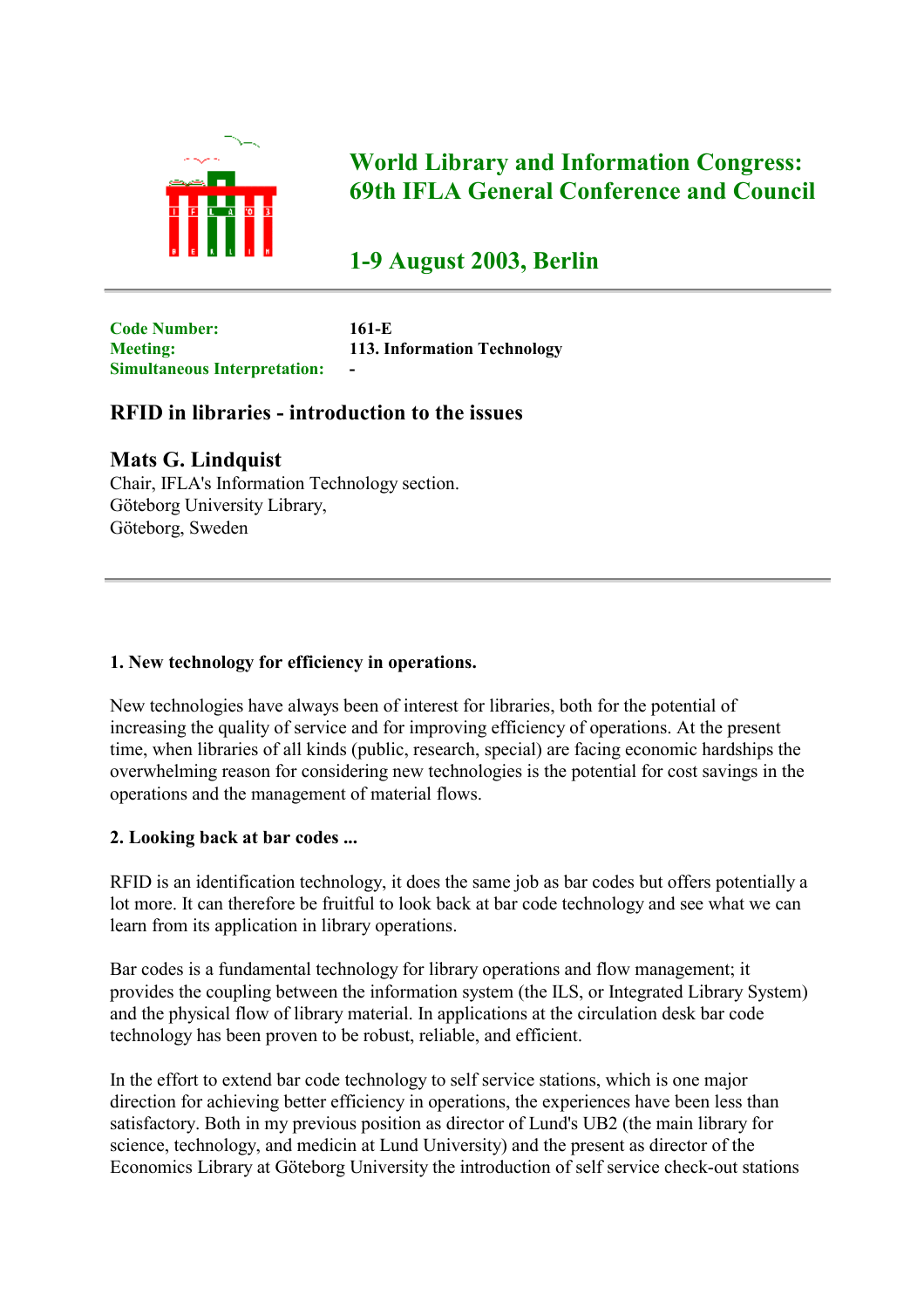was characterized by much work on our part, very long delays in deliveries of functionality, and a long, long period of unreliable functionality. Trying to introduce self service check-ins was accompanied by even more difficulties.

The cost for the self service stations should also be mentioned. The stations consist basically of the following components: a Windows-PC, a metal cabinet, a (fixed position) bar code reader, and special software. It also has the capability to deactivate the anti-theft device, provided the item (volume) is put in the correct position. The software performs the function of identifying the bar coded item, communicate with the ILS, and react on the reply from the ILS with displaying and printing a confirmation of the ILS action. The software also performs basic house-keeping and has re-start functions. All in all a very small and basic piece of software. The retail price for such a station in Sweden is about EUR 25,000.

#### **3. ... and electromagnetic security systems.**

Bar codes cannot be the signal feed for anti-theft systems so the usual combination is to have a combination of bar codes for identification, and some electromagnetic (EM) based anti-theft system. In self service stations the identification system must interact with the anti-theft system so that items have the correct EM state after the circulation transactions, i.e. checkedout item must be deactivated, and returned items activated. In my experience these interactions are still unreliable and lacking in functionality.

As for the signal source for the anti-theft system, i.e. the magnetic stripe, label, or rod, there is a danger of a technology (or system) trap: once the magnetic device is attached to the library item it should, ideally, not be possible to take it away. This, however, makes it difficult to switch to another EM security system, if the signal source cannot be used in the alternative solution. I my experience such interoperability is rare. It is also possible that the option of "ignoring" old magnetic devices (and just add new ones) is not realizable since remaining old devices can interfere with the new ones. In practice it is impossible to remove or exchange, for example, magnetic rods glued into the spine of a book, so the system choice seems to be irreversible.

## **4. Examining the potential of RFID - list of questions.**

The experiences of previous applications of "new" technology, bar codes and EM security, are many disappointments in the system solutions, both in the direct application of the technology and, even more so, in the systems interaction with the ILS. The exception being circulation desk applications with a direct coupling to the ILS.

Since increased efficiency in operations is the primary reason for adopting new technology in libraries there are a number of questions that must be addressed when examining the potential for RFID based systems in libraries.

**- Price:** Will libraries benefit from industry trends towards cheaper components, or will a low number of library oriented suppliers maintain a high price compared to other applications? The expectations of low price must not be unrealistic [McArthur, 2003], but a general growth in the industry should also benefit library applications.

**- Reliability/Robustness:** Bar code systems can be fooled by photocopies, or counterfeit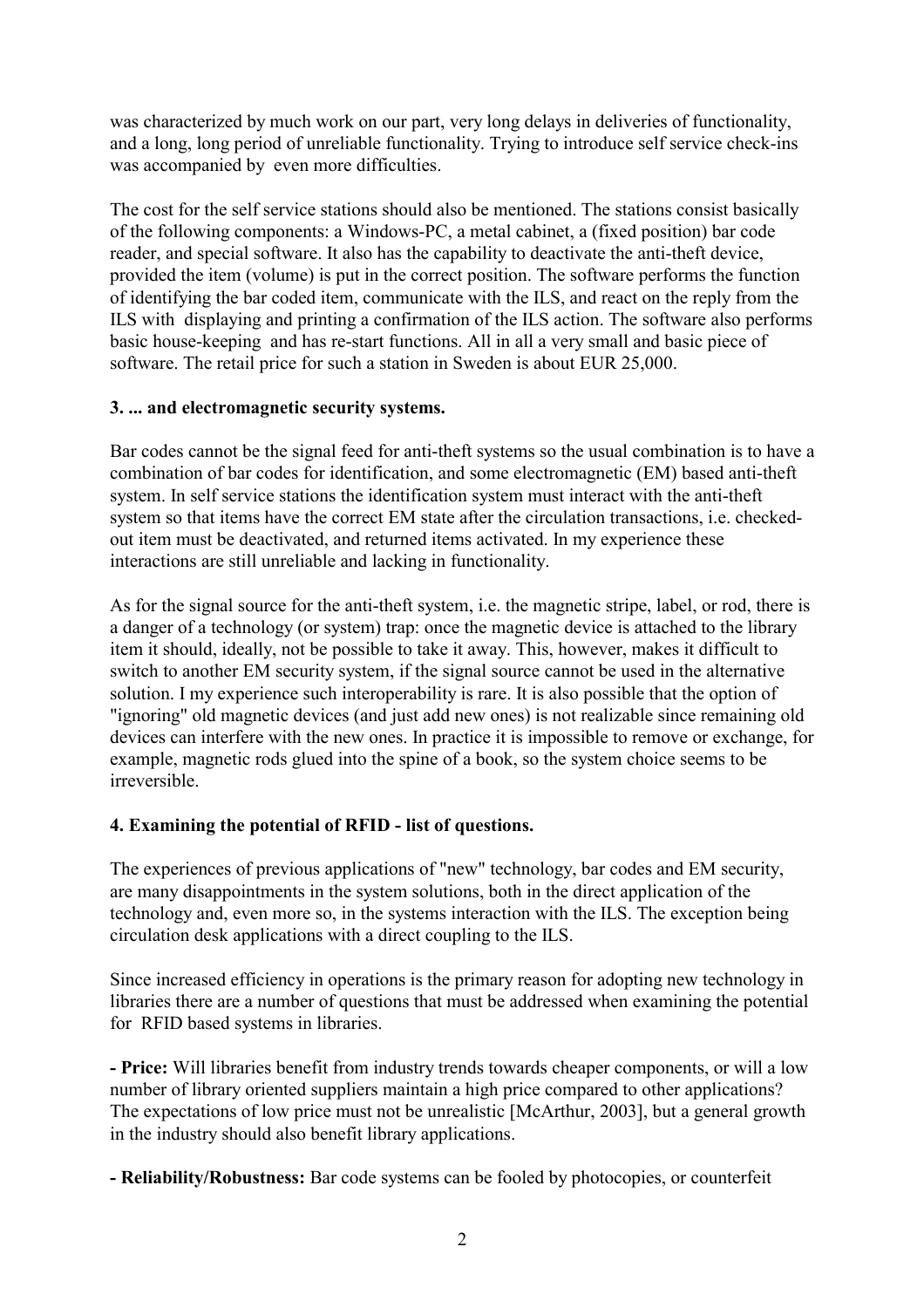printouts of the bar code; what are the means to bypass an RFID station unnoticed? A metal (or lead) container? Is there a real danger of a "knock-out device" available to the consumer market as discussed as part of the privacy concerns about RFID in the retailing sector? The worry is that RFID tagged consumer items are traceable after sale which opens up possibilities of unwanted (by the consumer) research. The Auto-ID Center at MIT is quoted to work for a "RFID-chips killing device" for a low cost [Lotsson, 2003]. Potentially big adoptors of RFID technology in retailing applications are sensitive to privacy concerns, for example Marks&Spencer and Benetton; and Wal-Mart "has said publicly that it will not deploy RFID technology it its stores until consumer privacy concerns are addressed." [RFID Journal, 2003 c]. How will these developments affect library applications of RFID?

**- Longevity:** what is the economic life time of an RFID system? Specifically what is the life time of the RFID tags? Is there a limited number of re-writes before the tag must be replaced? Are there climate factors that affect the wear and tear? What ageing tests have been made?

**- Interoperability/integration:** The lack of standards is sometimes quoted as a major reason why RFID technology has not reached its potential adoption level. "All existing RFID systems use proprietary technology which means that if company A puts an RFID tag on a product, it can't be read by Company B unless they both use the same RFID system from the same vendor." [RFID Journal 2003 a]. Standards are emerging [RFID Journal, 2003 b], but what is the adoption level of today's suppliers of library solutions? Is the choice of supplier an irreversibel decision?

Will the adoption of the 13 digit ISBN [ISO/TC46SC9, 2003], which hopefully will be swift and total in the library world, bringing compatibility with the EAN system (managed by the Article Number Association in the UK), increase the possibilities for libraries to benefit from developments in non-library applications?

Does the systems communication between the RFID system and the ILS require the use of a proprietary software protocol? What is the cost (and price model) for the license?

Can RFID technology replace EM security functions in addition to replacing bar code identification? Is there, in that case, any risk that installed EM devices (labels, rods, etc.) will interfere and disturb the RFID system?

**- Rigidity:** What physical requirements does the RFID system impose on the library operations and flows? What software requirements?

**- Technology traps:** What "permanent" bindings are there to the chosen system solution (or supplier)? Can the RFID tags be used in alternative solutions (from an alternative supplier)? Can future technological developments be incorporated? How many of the choices made in choosing a particular RFID system are irreversible?

**- Return on investment:** Can tangible cost savings be calculated/demonstrated? Is it possible, for a specified library type and size, to determine the payback time of the investment?

In this open session of IFLA's Information Technology section (meeting 113 at the 69th IFLA General Conference and Council, Berlin, Germany, 1-9 August, 2003) we have focussed on